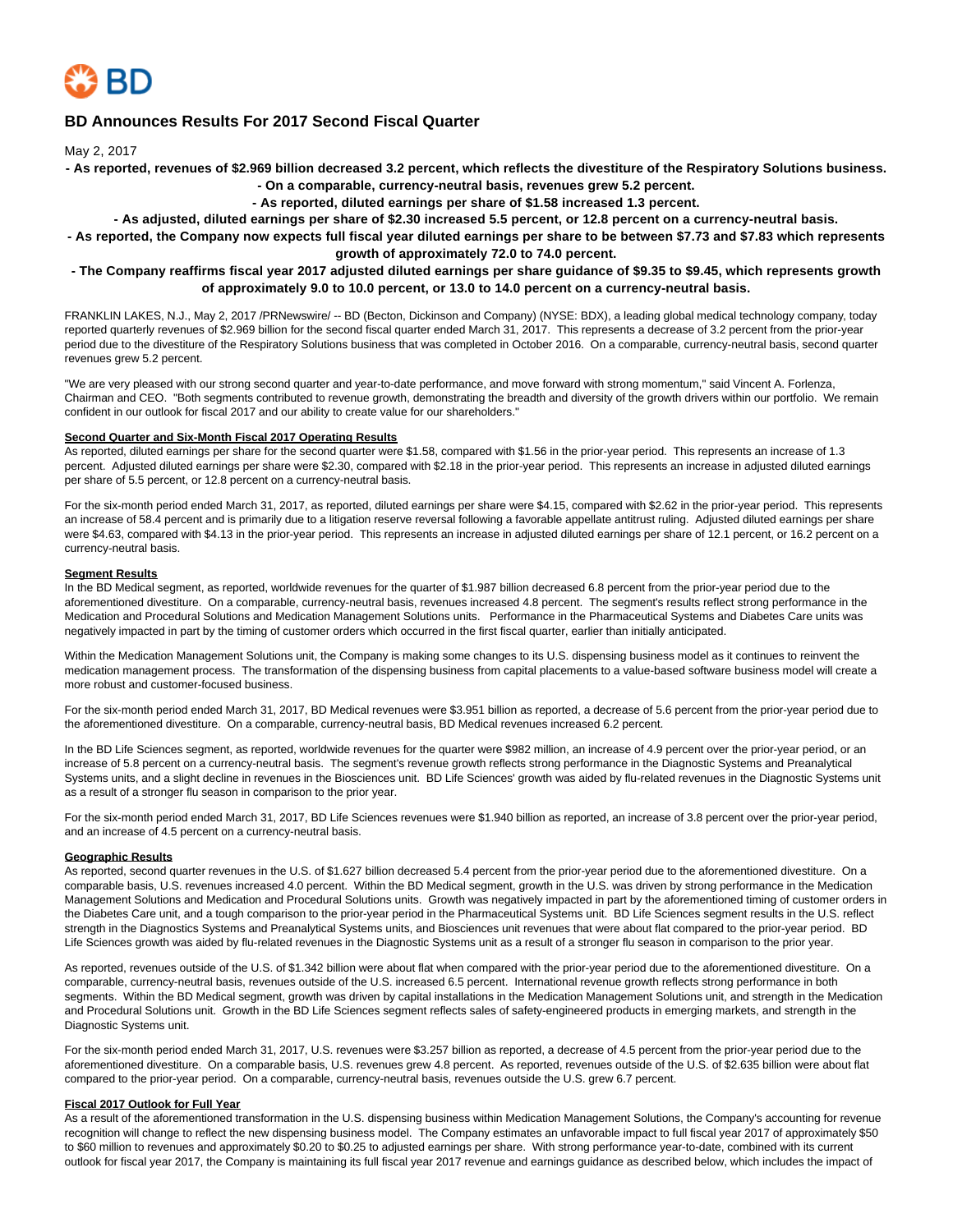the dispensing business model change.

As reported, the Company continues to expect full fiscal year 2017 revenues to decrease 3.5 to 4.0 percent, primarily due to the aforementioned divestiture of the Respiratory Solutions business. The Company continues to estimate that revenues for the full fiscal year 2017 will increase 4.5 to 5.0 percent on a comparable, currency-neutral basis that excludes Respiratory Solutions and other divestitures that closed in fiscal year 2016.

As reported, the Company now expects full fiscal year 2017 diluted earnings per share to be between \$7.73 and \$7.83, which represents growth of approximately 72.0 to 74.0 percent. On a currency-neutral basis, the Company continues to expect full fiscal year adjusted diluted earnings per share to be between \$9.70 and \$9.80, which represents growth of 13.0 to 14.0 percent including an estimated 1.5 percentage points of dilution related to the Respiratory Solutions divestiture. Including the estimated negative impact from foreign currency, the Company continues to expect adjusted diluted earnings per share to be between \$9.35 and \$9.45, which represents growth of approximately 9.0 to 10.0 percent over fiscal 2016 adjusted diluted earnings per share of \$8.59. Adjusted diluted earnings per share excludes, among other specified items, the non-cash amortization of intangible assets, and the reversal of a litigation reserve.

#### **Conference Call Information**

A conference call regarding BD's second quarter results will be broadcast live on BD's website, [www.bd.com/investors,](http://www.bd.com/investors) along with related slides, at 8:00 a.m. (ET) **Tuesday, May 2, 2017**. The conference call will be available for replay on BD's website[, www.bd.com/investors,](http://www.bd.com/investors) or at 1-800-585-8367 (domestic) and 1-404-537-3406 (international) through the close of business on Tuesday, May 9, 2017, confirmation number 3838563.

### **Non-GAAP Financial Measures/Financial Tables**

This news release contains certain non-GAAP financial measures. Reconciliations of these and other non-GAAP measures to the comparable GAAP measures are included in the attached financial tables. Within the attached financial tables presented, certain columns and rows may not add due to the use of rounded numbers. Percentages and earnings per share amounts presented are calculated from the underlying amounts.

All "comparable" basis revenue growth rates relating to fiscal year 2017 presented throughout this release are adjusted for closed divestitures. Current and prior-year adjusted diluted earnings per share results exclude the impact of purchase accounting adjustments (including the non-cash amortization of acquisitionrelated intangible assets); integration, restructuring and transaction costs; the reversal of a litigation reserve; and the loss on debt extinguishment. We also provide these measures on a currency-neutral basis after eliminating the effect of foreign currency translation, where applicable. Reconciliations of these amounts to the most directly comparable GAAP measures are included in the tables at the end of this release.

#### **About BD**

BD is a global medical technology company that is advancing the world of health by improving medical discovery, diagnostics and the delivery of care. BD leads in patient and health care worker safety and the technologies that enable medical research and clinical laboratories. The company provides innovative solutions that help advance medical research and genomics, enhance the diagnosis of infectious disease and cancer, improve medication management, promote infection prevention, equip surgical and interventional procedures, and support the management of diabetes. The company partners with organizations around the world to address some of the most challenging global health issues. BD has nearly 50,000 associates across 50 countries who work in close collaboration with customers and partners to help enhance outcomes, lower health care delivery costs, increase efficiencies, improve health care safety and expand access to health. For more information on BD, please visit bd.com.

\*\*\*

This press release, including the section entitled "Fiscal 2017 Outlook for Full Year", contains certain estimates and other forward-looking statements (as defined under Federal securities laws) regarding BD's performance, including future revenues and earnings per share. All such statements are based upon current expectations of BD and involve a number of business risks and uncertainties. Actual results could vary materially from anticipated results described, implied or projected in any forward-looking statement. With respect to forward-looking statements contained herein, a number of factors could cause actual results to vary materially. These factors include, but are not limited to: potential cuts in governmental healthcare spending, which could result in reduced demand for our product or downward pricing pressure; measures to contain healthcare costs; adverse changes in regional, national or foreign economic conditions, including any impact on our ability to access credit markets and finance our operations, the demand for our products and services as a result of reduced government funding, lower utilization rates or otherwise, or our suppliers' ability to provide products needed for our operations; changes in interest or foreign currency exchange rates; new or changing laws and regulations impacting our business (including changes in the U.S. tax code or laws impacting foreign trade) or changes in enforcement practices with respect to such laws; our ability to successfully integrate any businesses we acquire; the adverse impact of cyber-attacks on our information systems or products; competitive factors including technological advances and new products introduced by competitors; interruptions in our supply chain or manufacturing processes; pricing and market pressures; difficulties inherent in product development, delays in product introductions and uncertainty of market acceptance of new products; adverse changes in geopolitical conditions; increases in energy costs and their effect on, among other things, the cost of producing BD's products; efficacy or safety concerns relating to product recalls; fluctuations in costs and availability of raw materials and in BD's ability to maintain favorable supplier arrangements and relationships; risks relating to our ability to continue to successfully integrate CareFusion's operations in order to fully obtain the benefits of the transaction; uncertainties of litigation (as described in BD's filings with the Securities and Exchange Commission); future healthcare reform, including changes in government pricing and reimbursement policies or other cost containment reforms; and issuance of new or revised accounting standards, as well as other factors discussed in BD's filings with the Securities and Exchange Commission. We do not intend to update any forward-looking statements to reflect events or circumstances after the date hereof except as required by applicable laws or regulations.

#### Contact:

Monique N. Dolecki, Investor Relations - 201-847-5378 Kristen Cardillo, Corporate Communications - 201-847-5657

#### BECTON DICKINSON AND COMPANY CONSOLIDATED INCOME STATEMENTS

(Unaudited; Amounts in millions, except share and per share data)

|                                       | Three Months Ended March 31. |             |          |  |  |  |  |  |  |
|---------------------------------------|------------------------------|-------------|----------|--|--|--|--|--|--|
|                                       | 2017                         | 2016        | % Change |  |  |  |  |  |  |
| <b>REVENUES</b>                       | 2,969<br>S                   | 3,067<br>\$ | (3.2)    |  |  |  |  |  |  |
| Cost of products sold                 | 1.537                        | 1.584       | (3.0)    |  |  |  |  |  |  |
| Selling and administrative expense    | 724                          | 732         | (1.2)    |  |  |  |  |  |  |
| Research and development expense      | 187                          | 182         | 2.7      |  |  |  |  |  |  |
| Acquisitions and other restructurings | 76                           | 104         | (26.8)   |  |  |  |  |  |  |
| Other operating (income) expense      |                              |             |          |  |  |  |  |  |  |
| TOTAL OPERATING COSTS AND EXPENSES    | 2.523                        | 2.601       | (3.0)    |  |  |  |  |  |  |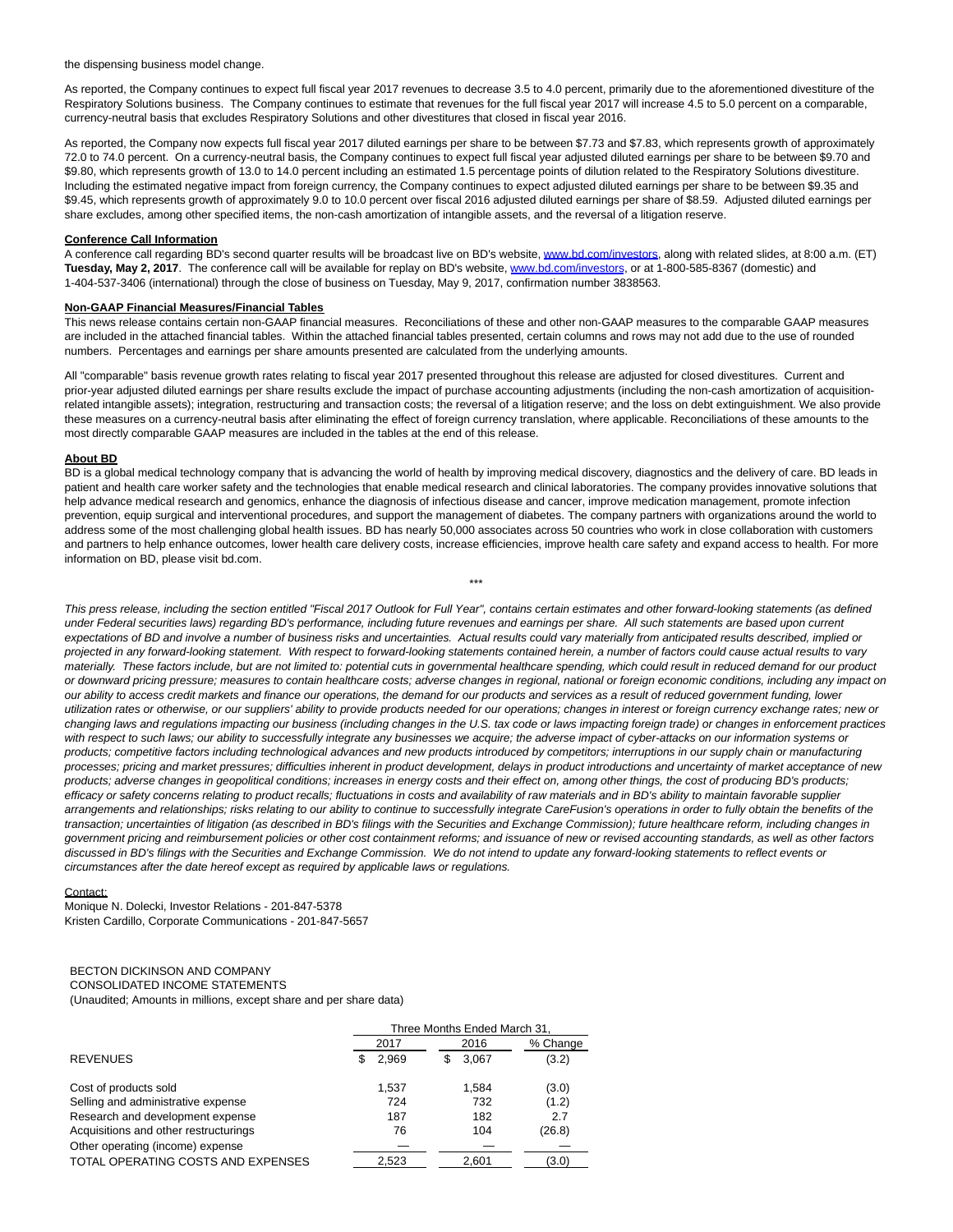| <b>OPERATING INCOME</b>                   | 446        | 466        | (4.3)     |
|-------------------------------------------|------------|------------|-----------|
| Interest expense                          | (86)       | (99)       | (12.6)    |
| Interest income                           |            | 3          | NM        |
| Other (expense) income, net               | (5)        | 6          | <b>NM</b> |
| <b>INCOME BEFORE INCOME TAXES</b>         | 362        | 376        | (3.9)     |
| Income tax provision                      | 18         | 38         | (53.0)    |
| <b>NET INCOME</b>                         | 344        | \$<br>338  | 1.6       |
| <b>EARNINGS PER SHARE</b>                 |            |            |           |
| Basic Earnings per Share                  | \$<br>1.61 | \$<br>1.59 | 1.3       |
| Diluted Earnings per Share                | \$<br>1.58 | \$<br>1.56 | 1.3       |
| AVERAGE SHARES OUTSTANDING (in thousands) |            |            |           |
| Basic                                     | 213,583    | 212,469    |           |
| <b>Diluted</b>                            | 217,866    | 216,538    |           |

NM - Not Meaningful

# BECTON DICKINSON AND COMPANY

CONSOLIDATED INCOME STATEMENTS

(Unaudited; Amounts in millions, except share and per share data)

|                                           | Six Months Ended March 31, |         |    |         |           |  |  |  |  |
|-------------------------------------------|----------------------------|---------|----|---------|-----------|--|--|--|--|
|                                           |                            | 2017    |    | 2016    | % Change  |  |  |  |  |
| <b>REVENUES</b>                           | \$                         | 5,892   | \$ | 6,054   | (2.7)     |  |  |  |  |
| Cost of products sold                     |                            | 3,007   |    | 3.162   | (4.9)     |  |  |  |  |
| Selling and administrative expense        |                            | 1,432   |    | 1,480   | (3.2)     |  |  |  |  |
| Research and development expense          |                            | 368     |    | 369     | (0.2)     |  |  |  |  |
| Acquisitions and other restructurings     |                            | 163     |    | 225     | (27.6)    |  |  |  |  |
| Other operating (income) expense          |                            | (336)   |    |         | <b>NM</b> |  |  |  |  |
| TOTAL OPERATING COSTS AND EXPENSES        |                            | 4,634   |    | 5,236   | (11.5)    |  |  |  |  |
| <b>OPERATING INCOME</b>                   |                            | 1,257   |    | 818     | 53.7      |  |  |  |  |
| Interest expense                          |                            | (181)   |    | (196)   | (7.8)     |  |  |  |  |
| Interest income                           |                            | 12      |    | 9       | 35.0      |  |  |  |  |
| Other (expense) income, net               |                            | (35)    |    | 11      | <b>NM</b> |  |  |  |  |
| <b>INCOME BEFORE INCOME TAXES</b>         |                            | 1,054   |    | 642     | 64.1      |  |  |  |  |
| Income tax provision                      |                            | 148     |    | 75      | 98.0      |  |  |  |  |
| <b>NET INCOME</b>                         | \$                         | 905     | \$ | 567     | 59.6      |  |  |  |  |
| <b>EARNINGS PER SHARE</b>                 |                            |         |    |         |           |  |  |  |  |
| Basic Earnings per Share                  | \$                         | 4.24    | \$ | 2.67    | 58.8      |  |  |  |  |
| Diluted Earnings per Share                | \$                         | 4.15    | \$ | 2.62    | 58.4      |  |  |  |  |
| AVERAGE SHARES OUTSTANDING (in thousands) |                            |         |    |         |           |  |  |  |  |
| Basic                                     |                            | 213,321 |    | 212,077 |           |  |  |  |  |
| <b>Diluted</b>                            |                            | 217,986 |    | 216,695 |           |  |  |  |  |

NM - Not Meaningful

BECTON DICKINSON AND COMPANY SUPPLEMENTAL REVENUE INFORMATION REVENUES BY BUSINESS SEGMENTS AND UNITS - UNITED STATES Three Months Ended March 31, (Unaudited; Amounts in millions)

|                                            |       | в     | $C=(A-B)/B$ |  |  |
|--------------------------------------------|-------|-------|-------------|--|--|
|                                            | 2017  | 2016  | % Change    |  |  |
| <b>BD MEDICAL</b>                          |       |       |             |  |  |
| <b>Medication and Procedural Solutions</b> | 495   | 484   | 2.3         |  |  |
| Medication Management Solutions *          | 464   | 439   | 5.6         |  |  |
| Diabetes Care                              | 124   | 125   | (0.7)       |  |  |
| <b>Pharmaceutical Systems</b>              | 76    | 81    | (6.0)       |  |  |
| <b>Respiratory Solutions *</b>             |       | 149   | <b>NM</b>   |  |  |
| <b>TOTAL</b>                               | 1.159 | 1,278 | (9.3)       |  |  |
| <b>BD LIFE SCIENCES</b>                    |       |       |             |  |  |
| <b>Preanalytical Systems</b>               | 185   | 175   | 6.0         |  |  |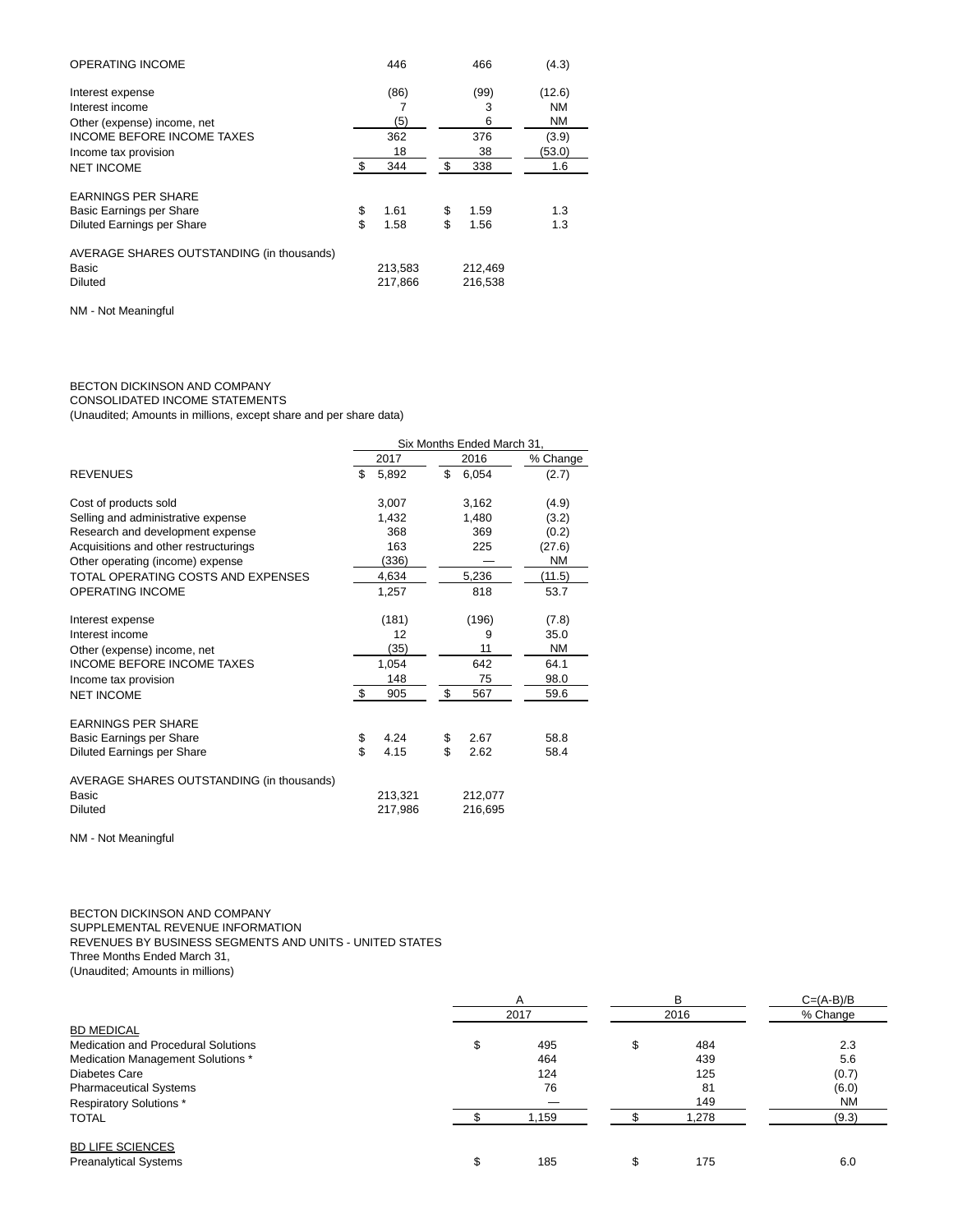| Diagnostic Systems<br><b>Biosciences</b> | 173<br>110 | 156<br>110 | 10.5<br>(0.2) |
|------------------------------------------|------------|------------|---------------|
| TOTAL                                    | 467        | 441        | 6.0           |
| TOTAL UNITED STATES                      | .627       | .719       | (5.4)         |

\*The presentation of prior-period amounts has been revised to conform with the presentation of current-period amounts, which does not separately present an immaterial adjustment for the amortization of a deferred revenue balance write-down relating to the CareFusion acquisition.

NM - Not Meaningful

# BECTON DICKINSON AND COMPANY

SUPPLEMENTAL REVENUE INFORMATION

REVENUES BY BUSINESS SEGMENTS AND UNITS - INTERNATIONAL

Three Months Ended March 31, (continued)

(Unaudited; Amounts in millions)

|                                        |     |       |      | $D=(A-B)/B$ | $E=(A-B-C)/B$ |           |            |  |
|----------------------------------------|-----|-------|------|-------------|---------------|-----------|------------|--|
|                                        |     | A     |      | в           | С             | % Change  |            |  |
|                                        |     | 2017  | 2016 |             | FX Impact     | Reported  | <b>FXN</b> |  |
| <b>BD MEDICAL</b>                      |     |       |      |             |               |           |            |  |
| Medication and Procedural Solutions    | \$  | 370   | \$   | 348         | \$<br>(6)     | 6.5       | 8.2        |  |
| <b>Medication Management Solutions</b> |     | 103   |      | 94          | (4)           | 9.6       | 13.6       |  |
| Diabetes Care                          |     | 119   |      | 118         | (1)           | 0.7       | 1.7        |  |
| <b>Pharmaceutical Systems</b>          |     | 235   |      | 229         | (7)           | 2.6       | 5.6        |  |
| <b>Respiratory Solutions</b>           |     |       |      | 64          |               | <b>NM</b> | <b>NM</b>  |  |
| TOTAL                                  | \$  | 828   | \$   | 853         | \$<br>(18)    | (3.0)     | (0.9)      |  |
| <b>BD LIFE SCIENCES</b>                |     |       |      |             |               |           |            |  |
| <b>Preanalytical Systems</b>           | \$  | 177   | \$   | 165         | \$<br>(3)     | 7.1       | 9.1        |  |
| <b>Diagnostic Systems</b>              |     | 178   |      | 163         | (2)           | 9.2       | 10.6       |  |
| <b>Biosciences</b>                     |     | 160   |      | 167         | (3)           | (4.5)     | (2.9)      |  |
| TOTAL                                  | \$  | 514   | \$   | 495         | \$<br>(8)     | 3.9       | 5.6        |  |
| TOTAL INTERNATIONAL                    | \$. | 1,342 | \$   | 1,349       | \$<br>(26)    | (0.5)     | 1.5        |  |

NM - Not Meaningful

#### BECTON DICKINSON AND COMPANY SUPPLEMENTAL REVENUE INFORMATION REVENUES BY BUSINESS SEGMENTS AND UNITS - TOTAL Three Months Ended March 31, (continued) (Unaudited; Amounts in millions)

|                                            |           |    |       |    |           | $D=(A-B)/B$ | $E=(A-B-C)/B$ |
|--------------------------------------------|-----------|----|-------|----|-----------|-------------|---------------|
|                                            | Α         |    | B     |    | С         |             | % Change      |
|                                            | 2017      |    | 2016  |    | FX Impact | Reported    | <b>FXN</b>    |
| <b>BD MEDICAL</b>                          |           |    |       |    |           |             |               |
| <b>Medication and Procedural Solutions</b> | \$<br>865 | \$ | 831   | \$ | (6)       | 4.1         | 4.8           |
| Medication Management Solutions *          | 567       |    | 533   |    | (4)       | 6.3         | 7.0           |
| Diabetes Care                              | 243       |    | 243   |    | (1)       |             | 0.5           |
| <b>Pharmaceutical Systems</b>              | 312       |    | 311   |    | (7)       | 0.4         | 2.6           |
| <b>Respiratory Solutions*</b>              |           |    | 213   |    |           | <b>NM</b>   | <b>NM</b>     |
| <b>TOTAL</b>                               | 1,987     | \$ | 2,131 |    | (18)      | (6.8)       | (5.9)         |
| <b>BD LIFE SCIENCES</b>                    |           |    |       |    |           |             |               |
| <b>Preanalytical Systems</b>               | \$<br>363 | \$ | 340   | \$ | (3)       | 6.6         | 7.5           |
| <b>Diagnostic Systems</b>                  | 350       |    | 319   |    | (2)       | 9.8         | 10.5          |
| <b>Biosciences</b>                         | 269       |    | 277   |    | (3)       | (2.8)       | (1.8)         |
| <b>TOTAL</b>                               | 982       | \$ | 936   |    | (8)       | 4.9         | 5.8           |
| <b>TOTAL REVENUES</b>                      | 2,969     |    | 3,067 |    | (26)      | (3.2)       | (2.4)         |

\*The presentation of prior-period amounts has been revised to conform with the presentation of current-period amounts, which does not separately present an immaterial adjustment for the amortization of a deferred revenue balance write-down relating to the CareFusion acquisition.

NM - Not Meaningful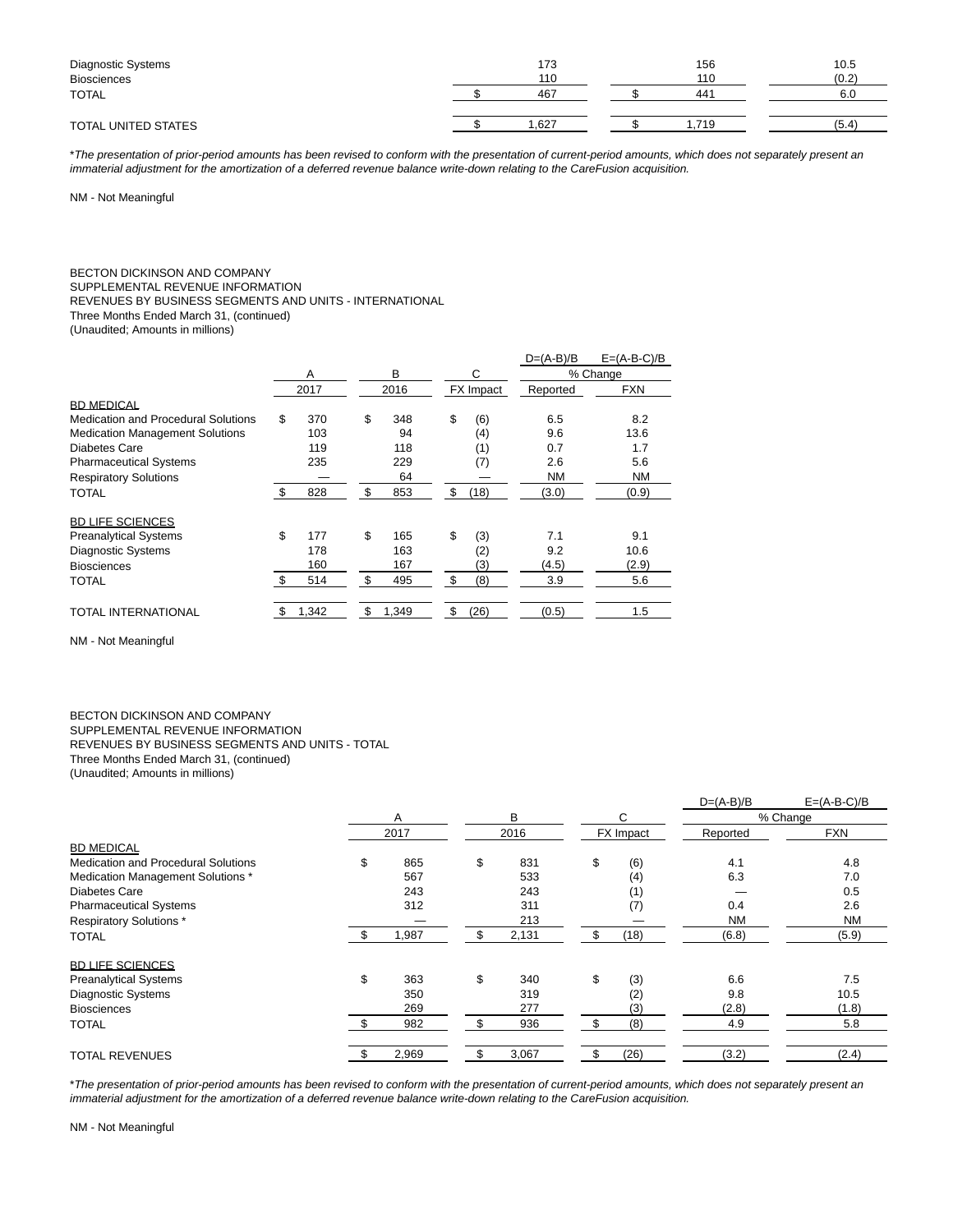#### BECTON DICKINSON AND COMPANY SUPPLEMENTAL REVENUE INFORMATION REVENUES BY BUSINESS SEGMENTS AND UNITS - UNITED STATES Six Months Ended March 31, (Unaudited; Amounts in millions)

|                                     | A  |       | B         | $C=(A-B)/B$ |
|-------------------------------------|----|-------|-----------|-------------|
|                                     |    | 2017  | 2016      | % Change    |
| <b>BD MEDICAL</b>                   |    |       |           |             |
| Medication and Procedural Solutions | \$ | 990   | \$<br>975 | 1.6         |
| Medication Management Solutions *   |    | 956   | 878       | 8.8         |
| <b>Diabetes Care</b>                |    | 268   | 259       | 3.4         |
| <b>Pharmaceutical Systems</b>       |    | 139   | 144       | (3.9)       |
| <b>Respiratory Solutions*</b>       |    |       | 287       | <b>NM</b>   |
| <b>TOTAL</b>                        |    | 2,352 | 2,544     | (7.5)       |
| <b>BD LIFE SCIENCES</b>             |    |       |           |             |
| <b>Preanalytical Systems</b>        | \$ | 361   | \$<br>353 | 2.5         |
| Diagnostic Systems                  |    | 327   | 305       | 7.0         |
| <b>Biosciences</b>                  |    | 216   | 208       | 3.9         |
| <b>TOTAL</b>                        |    | 904   | 866       | 4.4         |
| <b>TOTAL UNITED STATES</b>          |    | 3,257 | 3,410     | (4.5)       |

\*The presentation of prior-period amounts has been revised to conform with the presentation of current-period amounts, which does not separately present an immaterial adjustment for the amortization of a deferred revenue balance write-down relating to the CareFusion acquisition.

NM - Not Meaningful

#### BECTON DICKINSON AND COMPANY SUPPLEMENTAL REVENUE INFORMATION REVENUES BY BUSINESS SEGMENTS AND UNITS - INTERNATIONAL Six Months Ended March 31, (continued) (Unaudited; Amounts in millions)

|                                        |     |       |    |       |    |           | $D=(A-B)/B$ | $E=(A-B-C)/B$ |
|----------------------------------------|-----|-------|----|-------|----|-----------|-------------|---------------|
|                                        |     | A     |    | в     |    | C         |             | % Change      |
|                                        |     | 2017  |    | 2016  |    | FX Impact | Reported    | <b>FXN</b>    |
| <b>BD MEDICAL</b>                      |     |       |    |       |    |           |             |               |
| Medication and Procedural Solutions    | \$  | 744   | \$ | 705   | \$ | (14)      | 5.5         | 7.6           |
| <b>Medication Management Solutions</b> |     | 212   |    | 200   |    | (8)       | 6.0         | 10.1          |
| Diabetes Care                          |     | 243   |    | 240   |    | (1)       | 1.3         | 1.7           |
| <b>Pharmaceutical Systems</b>          |     | 400   |    | 363   |    | (7)       | 10.3        | 12.1          |
| <b>Respiratory Solutions</b>           |     |       |    | 134   |    |           | <b>NM</b>   | <b>NM</b>     |
| TOTAL                                  | \$  | 1,599 | \$ | 1,641 | \$ | (30)      | (2.6)       | (0.7)         |
| <b>BD LIFE SCIENCES</b>                |     |       |    |       |    |           |             |               |
| <b>Preanalytical Systems</b>           | \$  | 356   | \$ | 331   | \$ | (6)       | 7.5         | 9.4           |
| <b>Diagnostic Systems</b>              |     | 357   |    | 327   |    | (2)       | 9.1         | 9.9           |
| <b>Biosciences</b>                     |     | 322   |    | 344   |    | (4)       | (6.3)       | (5.2)         |
| TOTAL                                  | \$. | 1.036 | \$ | 1,003 | \$ | (13)      | 3.3         | 4.5           |
| TOTAL INTERNATIONAL                    | \$  | 2,635 | \$ | 2,644 | \$ | (43)      | (0.4)       | 1.3           |

NM - Not Meaningful

#### BECTON DICKINSON AND COMPANY SUPPLEMENTAL REVENUE INFORMATION REVENUES BY BUSINESS SEGMENTS AND UNITS - TOTAL Six Months Ended March 31, (continued) (Unaudited; Amounts in millions)

|                                            |  |      |  |       |  |                  | $D=(A-B)/B$ | $E=(A-B-C)/B$ |
|--------------------------------------------|--|------|--|-------|--|------------------|-------------|---------------|
|                                            |  | 2017 |  | 2016  |  |                  |             | % Change      |
|                                            |  |      |  |       |  | <b>FX</b> Impact | Reported    | <b>FXN</b>    |
| <b>BD MEDICAL</b>                          |  |      |  |       |  |                  |             |               |
| <b>Medication and Procedural Solutions</b> |  | .734 |  | .680  |  | ้14              | 3.2         | 4.1           |
| Medication Management Solutions *          |  | .168 |  | 1,078 |  | (8)              | 8.3         | 9.0           |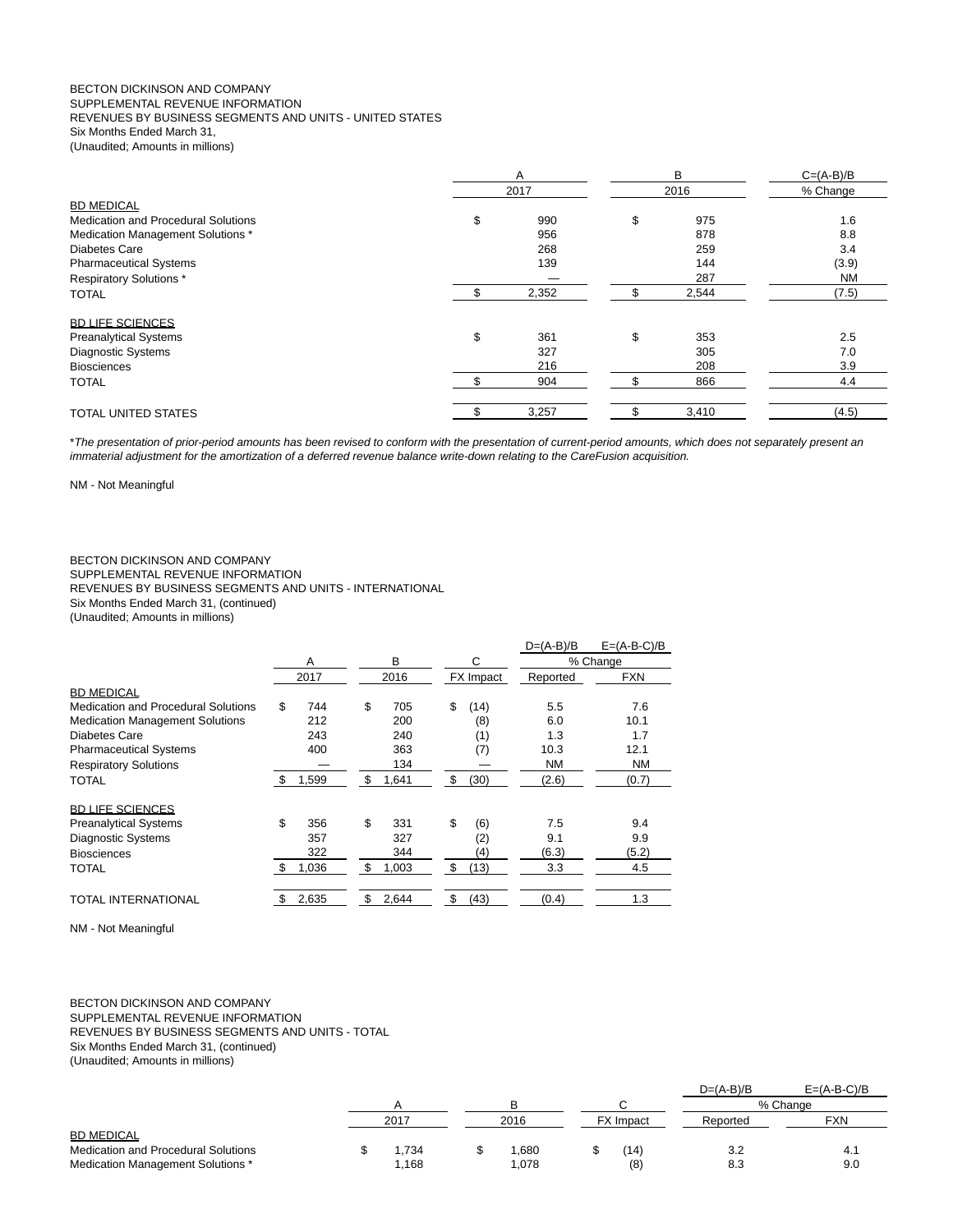| Diabetes Care<br><b>Pharmaceutical Systems</b><br><b>Respiratory Solutions*</b><br><b>TOTAL</b>                     | 511<br>539<br>3,951             | 499<br>507<br>421<br>4,185       | (1)<br>(7)<br>(30)              | 2.4<br>6.3<br><b>NM</b><br>(5.6) | 2.6<br>7.6<br><b>NM</b><br>(4.9) |
|---------------------------------------------------------------------------------------------------------------------|---------------------------------|----------------------------------|---------------------------------|----------------------------------|----------------------------------|
| <b>BD LIFE SCIENCES</b><br><b>Preanalytical Systems</b><br>Diagnostic Systems<br><b>Biosciences</b><br><b>TOTAL</b> | \$<br>718<br>684<br>539<br>.940 | \$<br>684<br>632<br>552<br>1,869 | \$<br>(6)<br>(2)<br>(4)<br>(13) | 4.9<br>8.1<br>(2.5)<br>3.8       | 5.9<br>8.5<br>(1.8)<br>4.5       |
| <b>TOTAL REVENUES</b>                                                                                               | 5,892                           | 6,054                            | (43)                            | (2.7)                            | (2.0)                            |

\*The presentation of prior-period amounts has been revised to conform with the presentation of current-period amounts, which does not separately present an immaterial adjustment for the amortization of a deferred revenue balance write-down relating to the CareFusion acquisition.

NM - Not Meaningful

# BECTON DICKINSON AND COMPANY

SUPPLEMENTAL INFORMATION

RECONCILIATION OF REPORTED REVENUE CHANGE TO COMPARABLE REVENUE CHANGE - UNITED STATES

Three Months Ended March 31,

(Unaudited; Amounts in millions)

|                                            | Α<br>2017 |       |    | B<br>2016 |     | C<br><b>Divestiture</b><br>Revenue<br>Adjustment ** | $D=B+C$<br>Comparable<br>2016 |       | $E=(A-D)/D$<br>Comparable<br>% Change |
|--------------------------------------------|-----------|-------|----|-----------|-----|-----------------------------------------------------|-------------------------------|-------|---------------------------------------|
| <b>BD MEDICAL</b>                          |           |       |    |           |     |                                                     |                               |       |                                       |
| <b>Medication and Procedural Solutions</b> | \$        | 495   | \$ | 484       | \$  | (6)                                                 | \$                            | 477   | 3.7                                   |
| Medication Management Solutions *          |           | 464   |    | 439       |     |                                                     |                               | 439   | 5.6                                   |
| <b>Diabetes Care</b>                       |           | 124   |    | 125       |     |                                                     |                               | 125   | (0.7)                                 |
| <b>Pharmaceutical Systems</b>              |           | 76    |    | 81        |     |                                                     |                               | 81    | (6.0)                                 |
| <b>Respiratory Solutions*</b>              |           |       |    | 149       |     | (149)                                               |                               |       | <b>NM</b>                             |
| <b>TOTAL</b>                               |           | 1,159 | -S | 1,278     | \$  | (155)                                               | \$                            | 1,123 | 3.2                                   |
| <b>BD LIFE SCIENCES</b>                    |           |       |    |           |     |                                                     |                               |       |                                       |
| <b>Preanalytical Systems</b>               | \$        | 185   | \$ | 175       | \$  |                                                     | \$                            | 175   | 6.0                                   |
| <b>Diagnostic Systems</b>                  |           | 173   |    | 156       |     |                                                     |                               | 156   | 10.5                                  |
| <b>Biosciences</b>                         |           | 110   |    | 110       |     |                                                     |                               | 110   | (0.2)                                 |
| <b>TOTAL</b>                               | - \$      | 467   | \$ | 441       | \$. |                                                     | \$.                           | 441   | 6.0                                   |
| <b>TOTAL UNITED STATES</b>                 | - \$      | 1,627 |    | 1,719     |     | (155)                                               | \$.                           | 1,564 | 4.0                                   |

\*The presentation of prior-period amounts has been revised to conform with the presentation of current-period amounts, which does not separately present an immaterial adjustment for the amortization of a deferred revenue balance write-down relating to the CareFusion acquisition. \*\*Excludes the impact from the following divestitures: Respiratory, Simplist and Spine.

NM - Not Meaningful

# BECTON DICKINSON AND COMPANY

SUPPLEMENTAL INFORMATION

RECONCILIATION OF REPORTED REVENUE CHANGE TO COMPARABLE REVENUE CHANGE - INTERNATIONAL

Three Months Ended March 31, (continued)

(Unaudited; Amounts in millions)

|                                        |      |           | <b>Divestiture</b> | $D=B+C$    |     |           | $F=(A-D-E)/D$ |
|----------------------------------------|------|-----------|--------------------|------------|-----|-----------|---------------|
|                                        | A    | в         | Revenue            | Comparable |     | F         |               |
|                                        | 2017 | 2016      | Adjustment **      | 2016       |     | FX Impact | FXN % Change  |
| <b>BD MEDICAL</b>                      |      |           |                    |            |     |           |               |
| Medication and Procedural Solutions    | 370  | \$<br>348 | \$                 | 348        | \$  | (6)       | 8.2           |
| <b>Medication Management Solutions</b> | 103  | 94        |                    | 94         |     | (4)       | 13.6          |
| Diabetes Care                          | 119  | 118       |                    | 118        |     | (1)       | 1.7           |
| <b>Pharmaceutical Systems</b>          | 235  | 229       |                    | 229        |     | (7)       | 5.6           |
| <b>Respiratory Solutions</b>           |      | 64        | (64)               |            |     |           | <b>NM</b>     |
| <b>TOTAL</b>                           | 828  | 853       | (64)               | 789        | \$. | (18)      | 7.1           |
| <b>BD LIFE SCIENCES</b>                |      |           |                    |            |     |           |               |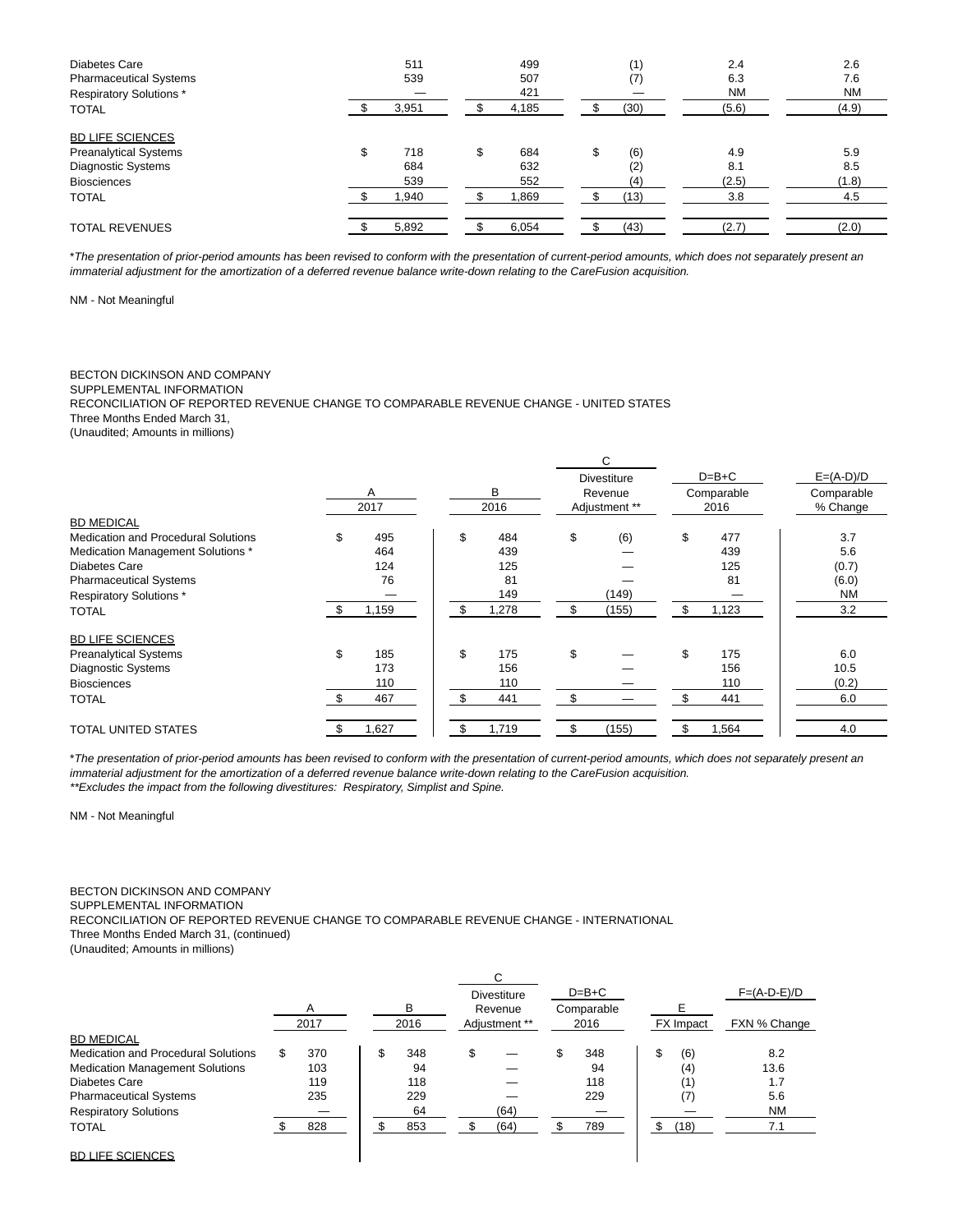| <b>Preanalytical Systems</b> | 77   | 165  |      | 165  | (3)  | 9.1   |  |
|------------------------------|------|------|------|------|------|-------|--|
| <b>Diagnostic Systems</b>    | 178  | 163  |      | 163  | (2)  | 10.6  |  |
| <b>Biosciences</b>           | 160  | 167  |      | 167  | (3)  | (2.9) |  |
| <b>TOTAL</b>                 | 514  | 495  |      | 495  | (8)  | 5.6   |  |
| <b>TOTAL INTERNATIONAL</b>   | .342 | .349 | (64) | .285 | (26) | 6.5   |  |

\*\*Excludes the impact from the following divestitures: Respiratory, Simplist and Spine.

NM - Not Meaningful

# BECTON DICKINSON AND COMPANY

SUPPLEMENTAL INFORMATION

RECONCILIATION OF REPORTED REVENUE CHANGE TO COMPARABLE REVENUE CHANGE - TOTAL

Three Months Ended March 31, (continued)

(Unaudited; Amounts in millions)

|                                            |           |    |       |    | C                  |         |            |     |                  | $F=(A-D-E)/D$ |
|--------------------------------------------|-----------|----|-------|----|--------------------|---------|------------|-----|------------------|---------------|
|                                            | Α         |    | B     |    | <b>Divestiture</b> | $D=B+C$ |            |     | Е                | Comparable    |
|                                            |           |    |       |    | Revenue            |         | Comparable |     | Comparable       | <b>FXN</b>    |
|                                            | 2017      |    | 2016  |    | Adjustment **      |         | 2016       |     | <b>FX Impact</b> | % Change      |
| <b>BD MEDICAL</b>                          |           |    |       |    |                    |         |            |     |                  |               |
| <b>Medication and Procedural Solutions</b> | \$<br>865 | \$ | 831   | \$ | (6)                | \$      | 825        | \$  | (6)              | 5.6           |
| Medication Management Solutions *          | 567       |    | 533   |    |                    |         | 533        |     | (4)              | 7.0           |
| Diabetes Care                              | 243       |    | 243   |    |                    |         | 243        |     | (1)              | 0.5           |
| <b>Pharmaceutical Systems</b>              | 312       |    | 311   |    |                    |         | 311        |     | (7)              | 2.6           |
| <b>Respiratory Solutions*</b>              |           |    | 213   |    | (213)              |         |            |     |                  | <b>NM</b>     |
| <b>TOTAL</b>                               | 1,987     | \$ | 2,131 | \$ | (219)              | \$      | 1,912      | \$. | (18)             | 4.8           |
| <b>BD LIFE SCIENCES</b>                    |           |    |       |    |                    |         |            |     |                  |               |
| <b>Preanalytical Systems</b>               | \$<br>363 | \$ | 340   | \$ |                    | \$      | 340        | \$  | (3)              | 7.5           |
| <b>Diagnostic Systems</b>                  | 350       |    | 319   |    |                    |         | 319        |     | (2)              | 10.5          |
| <b>Biosciences</b>                         | 269       |    | 277   |    |                    |         | 277        |     | (3)              | (1.8)         |
| <b>TOTAL</b>                               | 982       |    | 936   | \$ |                    | \$      | 936        | \$  | (8)              | 5.8           |
| <b>TOTAL REVENUES</b>                      | 2,969     | \$ | 3,067 | \$ | (219)              | \$      | 2,848      |     | (26)             | 5.2           |

\*The presentation of prior-period amounts has been revised to conform with the presentation of current-period amounts, which does not separately present an immaterial adjustment for the amortization of a deferred revenue balance write-down relating to the CareFusion acquisition. \*\*Excludes the impact from the following divestitures: Respiratory, Simplist and Spine.

NM - Not Meaningful

# BECTON DICKINSON AND COMPANY

SUPPLEMENTAL INFORMATION

RECONCILIATION OF REPORTED REVENUE CHANGE TO COMPARABLE REVENUE CHANGE - UNITED STATES

Six Months Ended March 31,

(Unaudited; Amounts in millions)

|                                            | A<br>2017 |     | В<br>2016 | C.<br><b>Divestiture</b><br>Revenue<br>Adjustment ** | $D=B+C$<br>Comparable<br>2016 | $E=(A-D)/D$<br>Comparable<br>% Change |
|--------------------------------------------|-----------|-----|-----------|------------------------------------------------------|-------------------------------|---------------------------------------|
| <b>BD MEDICAL</b>                          |           |     |           |                                                      |                               |                                       |
| <b>Medication and Procedural Solutions</b> | \$<br>990 | \$  | 975       | \$<br>(14)                                           | \$<br>961                     | 3.0                                   |
| Medication Management Solutions *          | 956       |     | 878       |                                                      | 878                           | 8.8                                   |
| <b>Diabetes Care</b>                       | 268       |     | 259       |                                                      | 259                           | 3.4                                   |
| <b>Pharmaceutical Systems</b>              | 139       |     | 144       |                                                      | 144                           | (3.9)                                 |
| <b>Respiratory Solutions*</b>              |           |     | 287       | (287)                                                |                               | <b>NM</b>                             |
| <b>TOTAL</b>                               | 2,352     |     | 2,544     | (301)                                                | \$<br>2,243                   | 4.9                                   |
| <b>BD LIFE SCIENCES</b>                    |           |     |           |                                                      |                               |                                       |
| <b>Preanalytical Systems</b>               | \$<br>361 | \$  | 353       | \$                                                   | \$<br>353                     | 2.5                                   |
| <b>Diagnostic Systems</b>                  | 327       |     | 305       |                                                      | 305                           | 7.0                                   |
| <b>Biosciences</b>                         | 216       |     | 208       |                                                      | 208                           | 3.9                                   |
| <b>TOTAL</b>                               | 904       | \$. | 866       | \$                                                   | 866                           | 4.4                                   |
| <b>TOTAL UNITED STATES</b>                 | 3,257     |     | 3,410     | \$<br>(301)                                          | 3,109                         | 4.8                                   |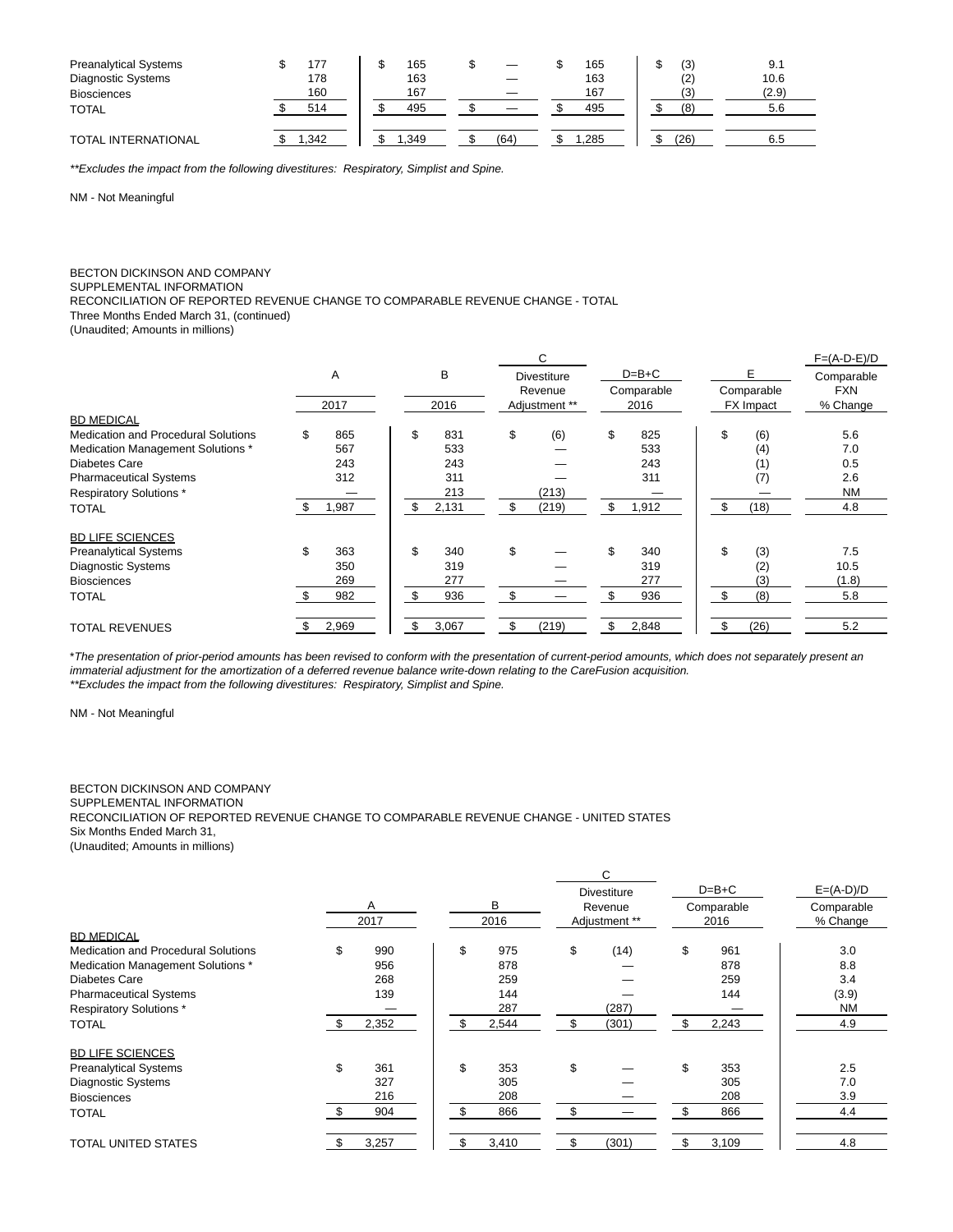\*The presentation of prior-period amounts has been revised to conform with the presentation of current-period amounts, which does not separately present an immaterial adjustment for the amortization of a deferred revenue balance write-down relating to the CareFusion acquisition. \*\*Excludes the impact from the following divestitures: Respiratory, Simplist and Spine.

NM - Not Meaningful

### BECTON DICKINSON AND COMPANY

#### SUPPLEMENTAL INFORMATION

RECONCILIATION OF REPORTED REVENUE CHANGE TO COMPARABLE REVENUE CHANGE - INTERNATIONAL

Six Months Ended March 31, (continued)

(Unaudited; Amounts in millions)

|                                        |     |       |             |     | С                  |             |            |               |
|----------------------------------------|-----|-------|-------------|-----|--------------------|-------------|------------|---------------|
|                                        |     |       |             |     | <b>Divestiture</b> | $D=B+C$     |            | $F=(A-D-E)/D$ |
|                                        |     | A     | в           |     | Revenue            | Comparable  | Е          |               |
|                                        |     | 2017  | 2016        |     | Adjustment **      | 2016        | FX Impact  | FXN % Change  |
| <b>BD MEDICAL</b>                      |     |       |             |     |                    |             |            |               |
| Medication and Procedural Solutions    | \$  | 744   | \$<br>705   | \$  |                    | \$<br>705   | \$<br>(14) | 7.6           |
| <b>Medication Management Solutions</b> |     | 212   | 200         |     |                    | 200         | (8)        | 10.1          |
| Diabetes Care                          |     | 243   | 240         |     |                    | 240         | (1)        | 1.7           |
| <b>Pharmaceutical Systems</b>          |     | 400   | 363         |     |                    | 363         | (7)        | 12.1          |
| <b>Respiratory Solutions</b>           |     |       | 134         |     | (134)              |             |            | <b>NM</b>     |
| <b>TOTAL</b>                           | \$  | 1,599 | \$<br>.641  | \$  | (134)              | \$<br>1,508 | \$<br>(30) | 8.1           |
| <b>BD LIFE SCIENCES</b>                |     |       |             |     |                    |             |            |               |
| <b>Preanalytical Systems</b>           | \$  | 356   | \$<br>331   | \$  |                    | \$<br>331   | \$<br>(6)  | 9.4           |
| <b>Diagnostic Systems</b>              |     | 357   | 327         |     |                    | 327         | (2)        | 9.9           |
| <b>Biosciences</b>                     |     | 322   | 344         |     |                    | 344         | (4)        | (5.2)         |
| TOTAL                                  | \$. | 1,036 | \$<br>1,003 | \$  |                    | \$<br>1,003 | \$<br>(13) | 4.5           |
| <b>TOTAL INTERNATIONAL</b>             | S.  | 2,635 | \$<br>2,644 | \$. | (134)              | \$<br>2,510 | \$<br>(43) | 6.7           |

\*\*Excludes the impact from the following divestitures: Respiratory, Simplist and Spine.

NM - Not Meaningful

### BECTON DICKINSON AND COMPANY SUPPLEMENTAL INFORMATION RECONCILIATION OF REPORTED REVENUE CHANGE TO COMPARABLE REVENUE CHANGE - TOTAL Six Months Ended March 31, (continued) (Unaudited; Amounts in millions)

|                               |             |             | C                  |             |            | $F=(A-D-E)/D$            |  |
|-------------------------------|-------------|-------------|--------------------|-------------|------------|--------------------------|--|
|                               | Α           | В           | <b>Divestiture</b> | $D=B+C$     | E          | Comparable<br><b>FXN</b> |  |
|                               |             |             | Revenue            | Comparable  | Comparable |                          |  |
|                               | 2017        | 2016        | Adjustment **      | 2016        | FX Impact  | % Change                 |  |
| <b>BD MEDICAL</b>             |             |             |                    |             |            |                          |  |
| Medication and Procedural     |             |             |                    |             |            |                          |  |
| Solutions                     | 1,734<br>\$ | \$<br>1,680 | \$<br>(14)         | \$<br>1,666 | \$<br>(14) | 5.0                      |  |
| <b>Medication Management</b>  |             |             |                    |             |            |                          |  |
| Solutions *                   | 1,168       | 1,078       |                    | 1,078       | (8)        | 9.0                      |  |
| Diabetes Care                 | 511         | 499         |                    | 499         | (1)        | 2.5                      |  |
| <b>Pharmaceutical Systems</b> | 539         | 507         |                    | 507         | (7)        | 7.6                      |  |
| <b>Respiratory Solutions*</b> |             | 421         | (421)              |             |            | <b>NM</b>                |  |
| <b>TOTAL</b>                  | 3,951       | 4,185       | (434)<br>\$        | 3,750       | (30)       | 6.2                      |  |
| <b>BD LIFE SCIENCES</b>       |             |             |                    |             |            |                          |  |
| <b>Preanalytical Systems</b>  | \$<br>718   | \$<br>684   | \$                 | \$<br>684   | \$<br>(6)  | 5.9                      |  |
| <b>Diagnostic Systems</b>     | 684         | 632         |                    | 632         | (2)        | 8.5                      |  |
| <b>Biosciences</b>            | 539         | 552         |                    | 552         | (4)        | (1.8)                    |  |
| <b>TOTAL</b>                  | .940        | ,869<br>\$. | \$                 | 1,869       | \$<br>(13) | 4.5                      |  |
| <b>TOTAL REVENUES</b>         | 5,892       | 6,054       | (434)<br>\$        | 5,619       | (43)       | 5.6                      |  |

\*The presentation of prior-period amounts has been revised to conform with the presentation of current-period amounts, which does not separately present an immaterial adjustment for the amortization of a deferred revenue balance write-down relating to the CareFusion acquisition.

\*\*Excludes the impact from the following divestitures: Respiratory, Simplist and Spine.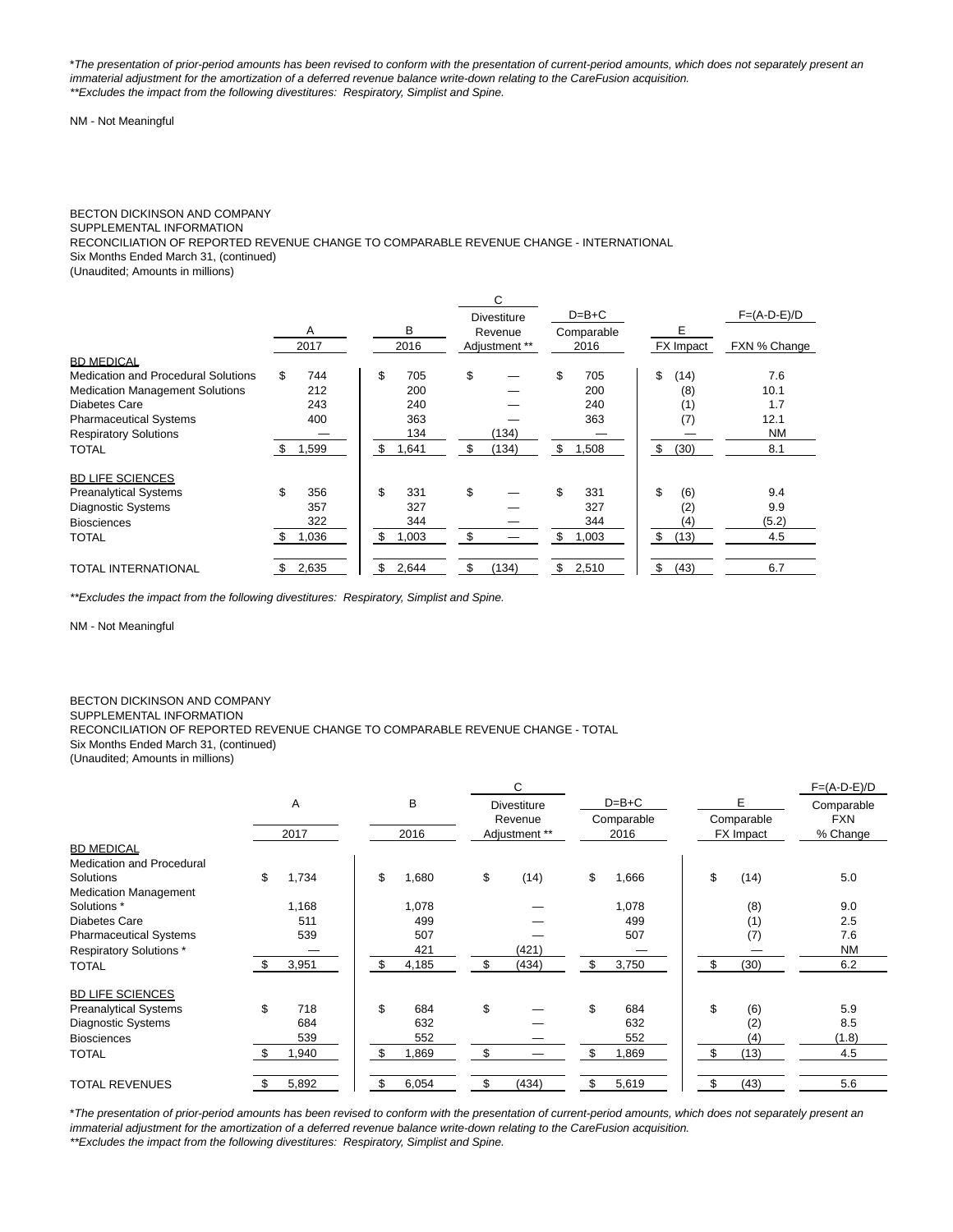### BECTON DICKINSON AND COMPANY SUPPLEMENTAL INFORMATION RECONCILIATION OF REPORTED DILUTED EPS TO ADJUSTED DILUTED EPS (Unaudited)

|                                                           |              |                    |                      | Three Months Ended March 31                        |                                                        |                     |                                                      |
|-----------------------------------------------------------|--------------|--------------------|----------------------|----------------------------------------------------|--------------------------------------------------------|---------------------|------------------------------------------------------|
|                                                           | 2017<br>1.58 | 2016<br>\$<br>1.56 | Growth<br>\$<br>0.02 | Foreign<br>Currency<br>Translation<br>(0.16)<br>\$ | Foreign<br>Currency<br>Neutral<br>Growth<br>\$<br>0.18 | Growth<br>℅<br>1.3% | Foreign<br>Currency<br>Neutral<br>Growth %<br>11.5 % |
| Reported Diluted Earnings per Share                       | S.           |                    |                      |                                                    |                                                        |                     |                                                      |
| Purchase Accounting Adjustments (\$129 million and        |              |                    |                      |                                                    |                                                        |                     |                                                      |
| \$115 million pre-tax, respectively) (1)                  | 0.59         | 0.53               |                      |                                                    |                                                        |                     |                                                      |
| Restructuring Costs (\$11 million and \$64 million pre-   |              |                    |                      |                                                    |                                                        |                     |                                                      |
| tax, respectively) $(2)$                                  | 0.05         | 0.30               |                      |                                                    |                                                        |                     |                                                      |
| Integration Costs (\$63 million and \$40 million pre-tax, |              |                    |                      |                                                    |                                                        |                     |                                                      |
| respectively) $(2)$                                       | 0.29         | 0.18               |                      |                                                    |                                                        |                     |                                                      |
| Transaction Costs (\$8 million pre-tax) (2)               | 0.04         |                    |                      |                                                    |                                                        |                     |                                                      |
| Income Tax Benefit of Special Items (\$(54) million and   |              |                    |                      |                                                    |                                                        |                     |                                                      |
| \$(85) million, respectively)                             | (0.25)       | (0.39)             |                      |                                                    |                                                        |                     |                                                      |
| Adjusted Diluted Earnings per Share                       | 2.30<br>\$   | \$<br>2.18         | \$<br>0.12           | \$<br>(0.16)                                       | \$<br>0.28                                             | 5.5 %               | 12.8 %                                               |

(1) Includes adjustments related to the purchase accounting for acquisitions, primarily CareFusion, impacting identified intangible assets and valuation of fixed assets and debt.

(2) Represents restructuring, integration, and transaction costs associated with the CareFusion acquisition and portfolio rationalization.

#### BECTON DICKINSON AND COMPANY SUPPLEMENTAL INFORMATION RECONCILIATION OF REPORTED DILUTED EPS TO ADJUSTED DILUTED EPS (Unaudited)

|                                                                                                                   |            |            |            | Six Months Ended March 31.         |                                          |              |                                            |
|-------------------------------------------------------------------------------------------------------------------|------------|------------|------------|------------------------------------|------------------------------------------|--------------|--------------------------------------------|
|                                                                                                                   | 2017       | 2016       | Growth     | Foreign<br>Currency<br>Translation | Foreign<br>Currency<br>Neutral<br>Growth | Growth<br>%  | Foreign<br>Currency<br>Neutral<br>Growth % |
| Reported Diluted Earnings per Share                                                                               | 4.15<br>S  | \$<br>2.62 | 1.53<br>\$ | \$<br>(0.17)                       | \$<br>1.70                               | 58.4<br>$\%$ | 64.9 %                                     |
| Purchase Accounting Adjustments (\$255 million and                                                                |            |            |            |                                    |                                          |              |                                            |
| \$268 million pre-tax. respectively) (1)                                                                          | 1.17       | 1.24       |            |                                    |                                          |              |                                            |
| Restructuring Costs (\$46 million and \$149 million pre-                                                          |            |            |            |                                    |                                          |              |                                            |
| tax, respectively) <sup>(2)</sup>                                                                                 | 0.21       | 0.69       |            |                                    |                                          |              |                                            |
| Integration Costs (\$109 million and \$75 million pre-tax,                                                        |            |            |            |                                    |                                          |              |                                            |
| respectively) <sup>(2)</sup>                                                                                      | 0.50       | 0.35       |            |                                    |                                          |              |                                            |
| Transaction Costs (\$14 million pre-tax) (2)                                                                      | 0.06       |            |            |                                    |                                          |              |                                            |
| Litigation-related Item (\$(336) million pre-tax) $(3)$                                                           | (1.54)     |            |            |                                    |                                          |              |                                            |
| Loss on Debt Extinguishment (\$42 million pre-tax) (4)<br>Income Tax Benefit of Special Items (\$(27) million and | 0.19       |            |            |                                    |                                          |              |                                            |
| \$(164) million, respectively)                                                                                    | (0.12)     | (0.76)     |            |                                    |                                          |              |                                            |
| Adjusted Diluted Earnings per Share                                                                               | 4.63<br>\$ | \$<br>4.13 | \$<br>0.50 | \$<br>(0.17)                       | \$<br>0.67                               | 12.1<br>%    | 16.2 %                                     |

(1) Includes adjustments related to the purchase accounting for acquisitions, primarily CareFusion, impacting identified intangible assets and valuation of fixed assets and debt.

(2) Represents restructuring, integration, and transaction costs associated with the CareFusion acquisition and portfolio rationalization.

(3) Represents the reversal of certain reserves related to an appellate court decision which, among other things, reversed an unfavorable antitrust judgment in the RTI case.

(4) Represents a loss recognized upon the extinguishment of certain long-term senior notes.